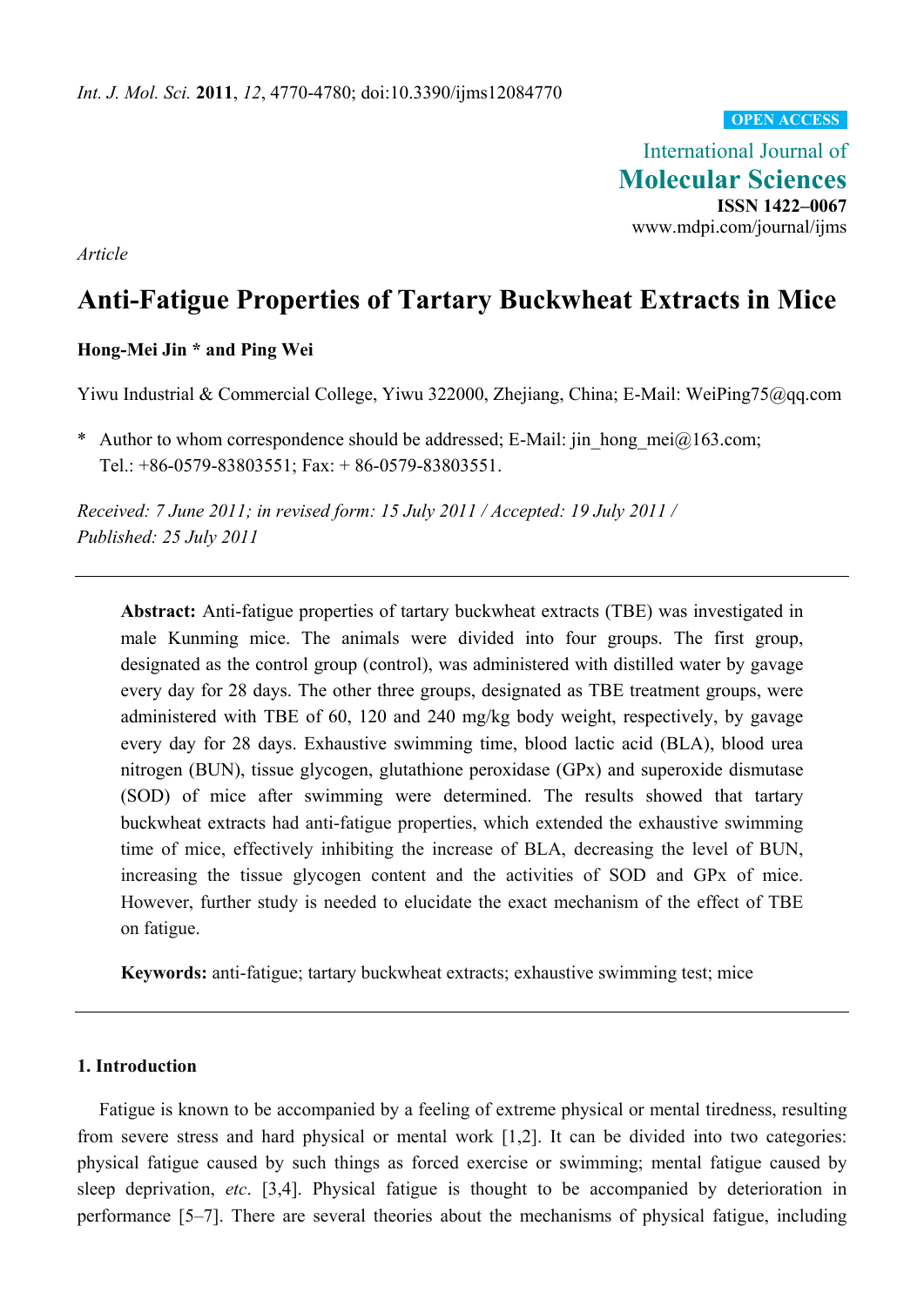exhaustion theory, clogging theory and radical theory, *etc*. Exhaustion theory and radical theory have attracted most interest. Exhaustion theory suggests that during exercise, many energy sources, such as glucose and liver glycogen, will be exhausted, thus leading to physical fatigue [8]. Radical theory suggests that intense exercise can produce an imbalance between the body's oxidation system and its anti-oxidation system. The accumulation of reactive free radicals will put the body in a state of oxidative stress and bring injury to the body by attacking large molecules and cell organs [7]. Several studies have shown that exogenous dietary antioxidants can decrease the contribution of exercise-induced oxidative stress and improve the animal's physiological condition [9–12]. In the past few decades, health scholars and athletic physiologists have been looking for natural antioxidant components that can not only improve athletic ability, postpone fatigue and accelerate the elimination of fatigue in human beings, but also have few side effects [13].

The genus Fagopyrum has about 15 species distributed in different parts of the world [14]. Among these species, only two types of buckwheat are used as food around the world: common buckwheat (*Fagopyrum esculentum*) and tartary buckwheat (*Fagopyrum tataricum*) [15–17]. Common buckwheat is grown almost on all continents, and tartary buckwheat originated in eastern Tibet or northwestern Yunnan in China and is grown only in Asia, Europe, and North America. It has been reported that the general composition of crude protein, crude fiber, crude fat, and crude ash of common buckwheat and tartary buckwheat are essentially the same [16]. Moreover, tartary buckwheat may even contain more bioactive components than common buckwheat. For instance, it has been reported that the flavonoid content of tartary buckwheat is higher than that of common buckwheat [18]. Gu reported that the content of flavonoids in tartary buckwheat could be as high as 7% [19]. Li *et al.* found that the types of flavonoids in tartary buckwheat were quercitin, kmaepferol, rutin, kmapferol-3-rutinoside [20]. Previous research has demonstrated that tartary buckwheat extracts (TBE) have diverse pharmaceutical effects including antihypertensive, antioxidant, hypoglycemic and hypolipidemic [15,21–23]. Especially, TBE has higher antioxidant activities, and it has been reported as strong antioxidants, scavengers of a wide range of reactive oxygen species and inhibitors of lipid peroxidation [24–26]. The antioxidant activities of TBE might be related to these flavonoids and it is an important factor to reduce or prevent fatigue. However, little information about the anti-fatigue effects of TBE is currently known. Therefore, the present study was designed to evaluate anti-fatigue properties of TBE in an animal model for fatigue. The effects of TBE on biochemical markers for fatigue were also assessed.

# **2. Results and Discussion**

#### *2.1. The Effects of TBE on Exhaustive Swimming Time of Mice*

The improvement of exercise endurance is the most powerful macro representation of anti-fatigue enhancement [27]. In the present study, we selected an exhaustive swimming test for evaluation of the extent of physical fatigue. The length of the exhaustive swimming time indicates the degree of fatigue [28]. As shown in Figure 1, the swimming time of the TBE treatment groups (second, third and fourth group) were longer ( $P < 0.05$ ) than that of the control group (first group). The swimming time of the second, third and fourth group increased by 56.03%, 104.99% and 128.57%, respectively. Our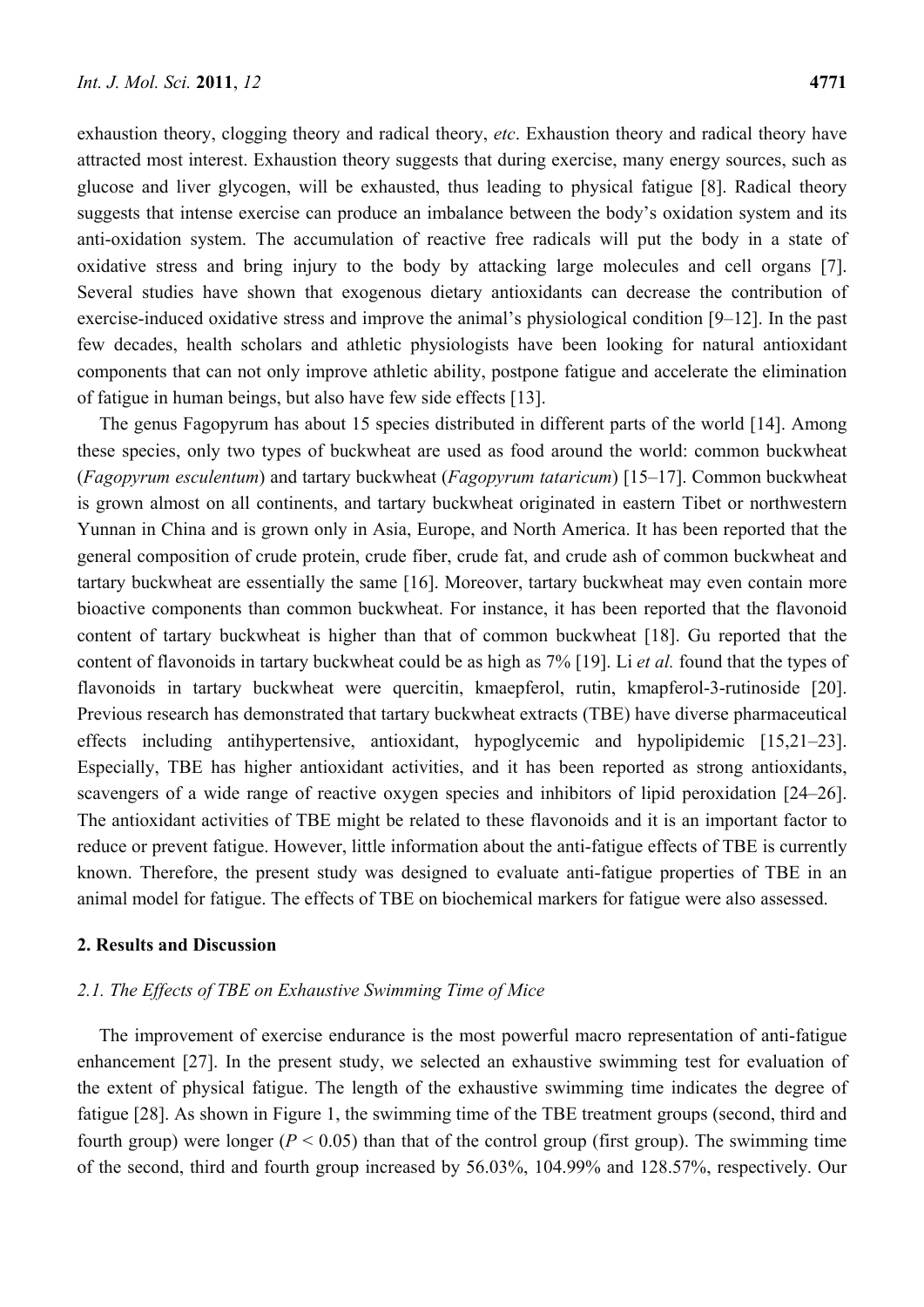results suggested that the different doses of TBE could elevate the exercise endurance of mice, which indicated that TBE had anti-fatigue effects.





# *2.2. The Effects of TBE on BLA of Mice*

Blood lactic acid (BLA) is the glycolysis product of carbohydrate under anaerobic conditions, and glycolysis is the main energy source for intense exercise in a short time. The accumulation of BLA is a reason for fatigue during physical exercise, and medicine may inhibit the accumulation of BLA and accelerate the clearance of BLA, which s the anti-fatigue activity [29–31]. Therefore, BLA is one of the important indicators for judging the degree of fatigue. As shown in Figure 2, after swimming, the level of BLA in the TBE treatment groups (second, third and fourth group) were lower (*P* < 0.05) than that of the control group (first group). BLA level of the second, third and fourth group decreased by 26.77%, 36.58% and 41.89%, respectively. Our results suggested that the different doses of TBE could inhibit the increase of BLA of mice after swimming, which indicated that TBE could postpone the appearance of fatigue.

**Figure 2.** The effects of TBE on blood lactic acid of mice. Values are means  $\pm$  SD.  $* P < 0.05$  when compared to the control group (first group).

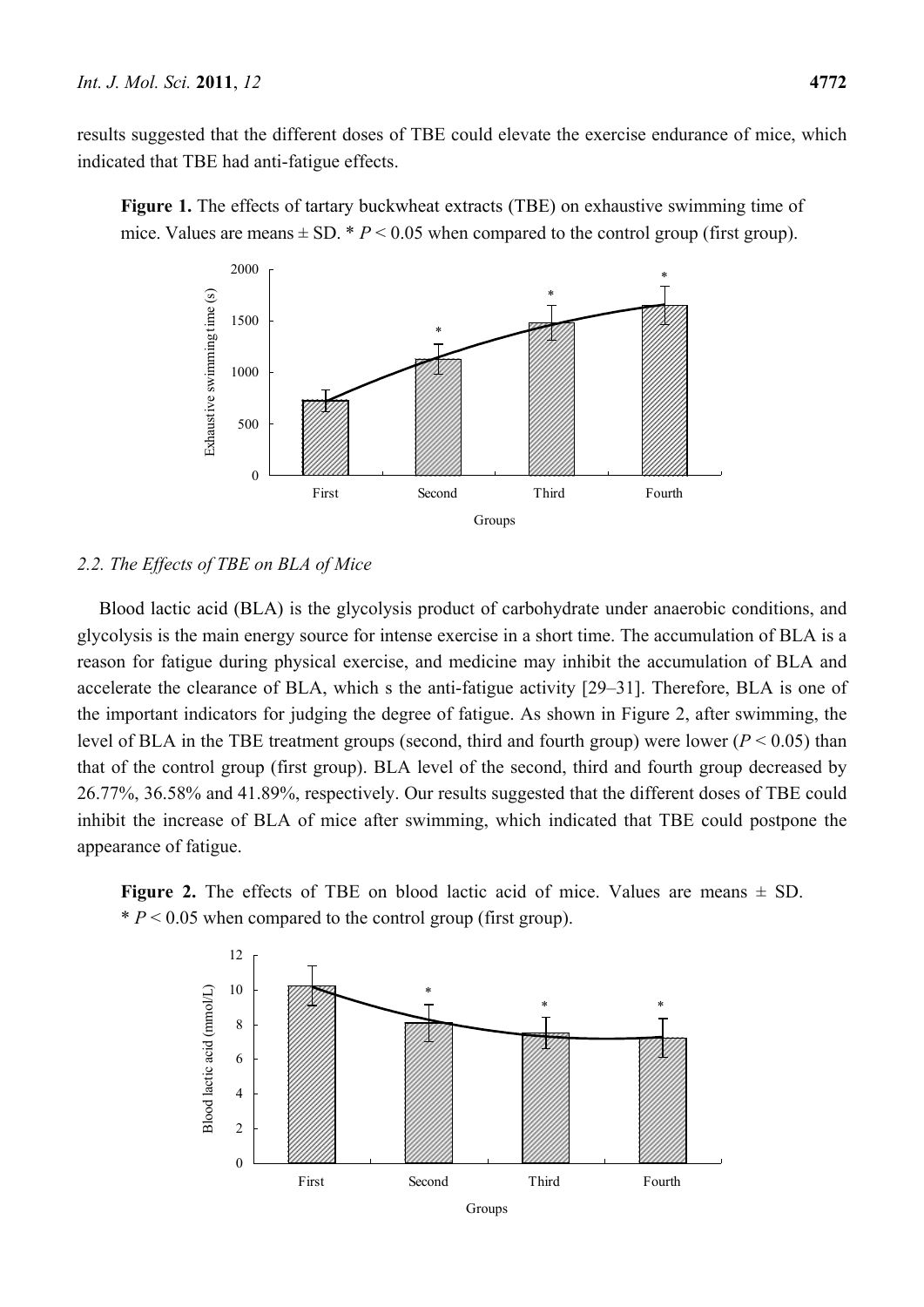#### *2.3. The Effects of TBE on BUN of Mice*

Blood urea nitrogen (BUN) is the metabolic output of protein and amino acid. Urea is formed in the liver as the end product of protein metabolism and is carried by the blood to the kidneys for excretion [32]. Protein and amino acids have a stronger catabolic metabolism when the body cannot obtain enough energy by sugar and fat catabolic metabolism, after a long time of exercise; urea nitrogen obviously increases at this time [32]. There is a positive correlation between the urea nitrogen *in vivo* and exercise tolerance. In other words, the worse the body is adapted for exercise tolerance, the more significantly the urea nitrogen level increases [33,34]. Therefore, BUN is another index of fatigue status. As shown in Figure 3, after swimming, the level of BUN in the TBE treatment groups (second, third and fourth group) were lower  $(P < 0.05)$  than that of the control group (first group). BUN level of the second, third and fourth group was decreased by 28.94%, 38.86% and 35.45%, respectively. Our results suggested that the different doses of TBE could decrease the level of BUN of mice after swimming, which indicated that TBE could reduce protein metabolism and ameliorates fatigue.

**Figure 3.** The effects of TBE on blood urea nitrogen of mice. Values are means  $\pm$  SD.  $* P < 0.05$  when compared to the control group (first group).



#### *2.4. The Effects of TBE on Tissue Glycogen of Mice*

Enhancement of exercise capacity could be accounted for by a reduced rate of hepatic and muscle glycogen breakdown and by a greater potential for fatty acid metabolism [35]. The determinant role of glycogen stores in the capacity for prolonged exercise has been established for many years. Liver glycogen depletion might be an important factor in the development of fatigue because as liver glycogen is depleted during exercise there is an inability to maintain blood glucose level, and the ensuing hypoglycemia could result in impaired nervous function [36]. Also, the importance of muscle glycogen levels in endurance exercise has been demonstrated and it is suggested that depletion of muscle glycogen was a factor in fatigue and exhaustion [37]. As shown in Table 1, after swimming, tissue (liver and muscle) glycogen contents of the TBE treatment groups (second, third and fourth group) were higher  $(P < 0.05)$  than that of the control group (first group). These data indicated that the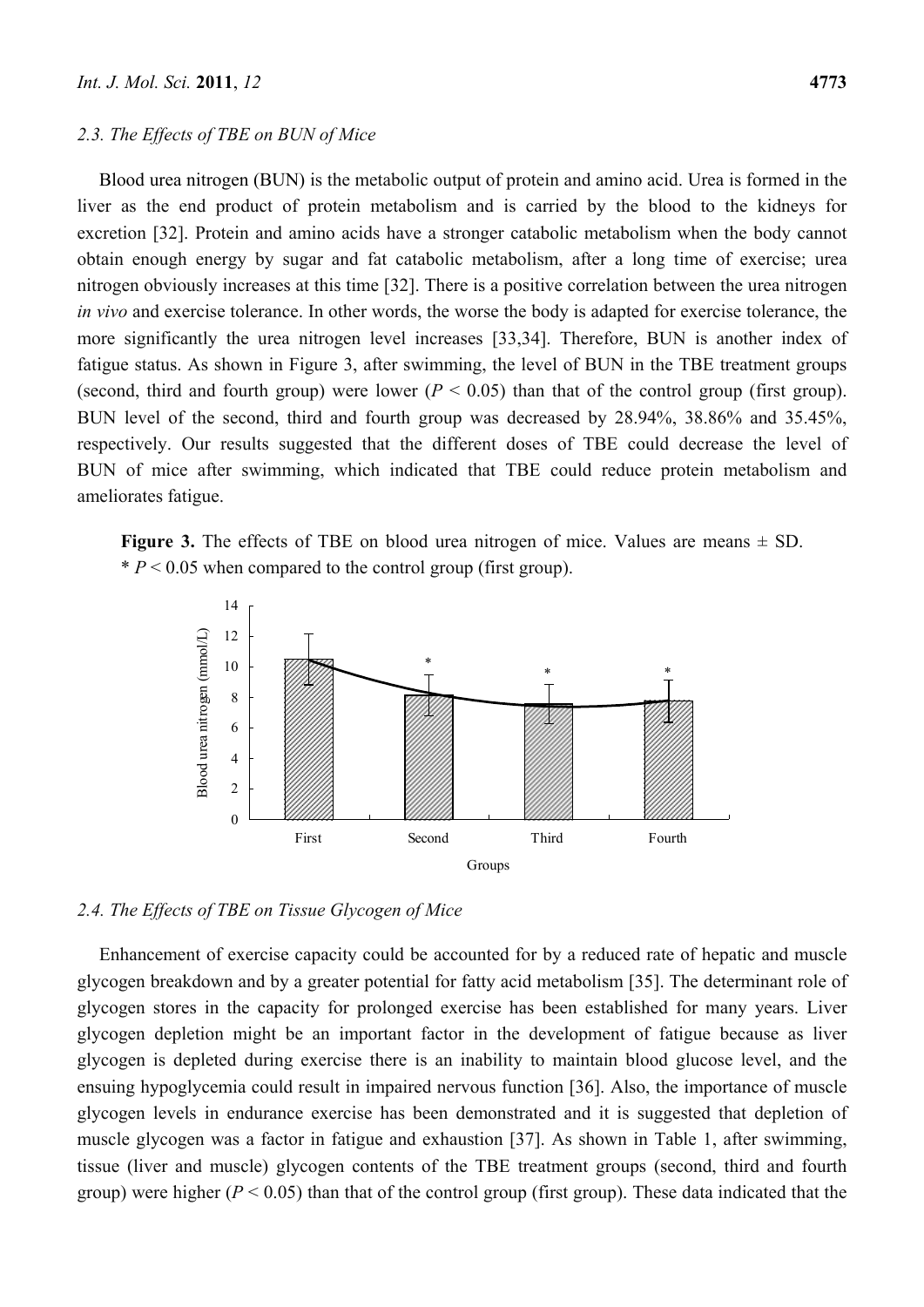anti-fatigue activity of TBE may be related to the improvement in the metabolic control of exercise and the activation of energy metabolism.

| Groups       | Liver glycogen (mg/g) | Muscle glycogen (mg/g) |
|--------------|-----------------------|------------------------|
| First        | $7.25 \pm 1.19$       | $1.36 \pm 0.21$        |
| Second       | $14.86 \pm 2.34$ *    | $2.04 \pm 0.34$ *      |
| <b>Third</b> | $18.73 \pm 2.06$ *    | $2.48 \pm 0.27$ *      |
| Fourth       | $19.16 \pm 3.28$ *    | $2.97 \pm 0.38$ *      |

**Table 1.** The effects of TBE on tissue glycogen of mice. Values are means  $\pm$  SD.  $* P < 0.05$  when compared to the control group (first group).

# *2.5. The Effects of TBE on GPx and SOD of Mice*

A vast amount of evidence indicates that reactive oxygen species (ROS) are responsible for exercise-induced protein oxidation, and contribute strongly to muscle fatigue [38]. Fortunately, endogenous and exogenous antioxidant defense systems in the body can cope with ROS, including vitamin E, vitamin C, beta-carotene, and antioxidant enzymes (SOD, GPx, and catalase) [39]. SOD dismutates superoxide radicals to form  $H_2O_2$  and  $O_2$ . GPx is an enzyme responsible for reducing  $H_2O_2$ or organic hydroperoxides to water and alcohol, respectively. These antioxidant defense mechanisms become weaker during chronic fatigue and other disease conditions [7,40]. Thus, the improvement in the activities of these defense mechanisms can help to fight against fatigue. As shown in Table 2, after swimming, GPx and SOD activities of muscle of the TBE treatment groups (second, third and fourth group) were lower ( $P < 0.05$ ) than that of the control group (first group). These data indicated that TBE could promote increases in the activities of these antioxidant enzymes, again supporting that TBE has an anti-fatigue effect.

**Table 2.** The effects of TBE on glutathione peroxidase (GPx) and superoxide dismutase (SOD) of skeletal muscle of mice. Values are means  $\pm$  SD.  $* P \le 0.05$  when compared to the control group (first group).

| <b>Groups</b> | GPx (u/mg protein) | SOD (NU/mg protein) |
|---------------|--------------------|---------------------|
| First         | $47.81 \pm 4.16$   | $76.38 \pm 5.69$    |
| Second        | $58.29 \pm 4.87$ * | $91.25 \pm 6.84$ *  |
| <b>Third</b>  | $67.84 \pm 5.23$ * | $113.68 \pm 7.25$ * |
| Fourth        | $78.23 \pm 4.28$ * | $148.26 \pm 6.81$ * |

# **3. Experimental Section**

# *3.1. Plant Material*

The grains of tartary buckwheat for this study were purchased from Zhejiang agricultural institution (Hangzhou, China). They were grinded into powder (180 micrometer) by a domestic grinding machine (LH-08B, Jishou Zhongcheng Pharmaceutical Machinery Factory, Hunan, China) to obtain the tartary buckwheat flour.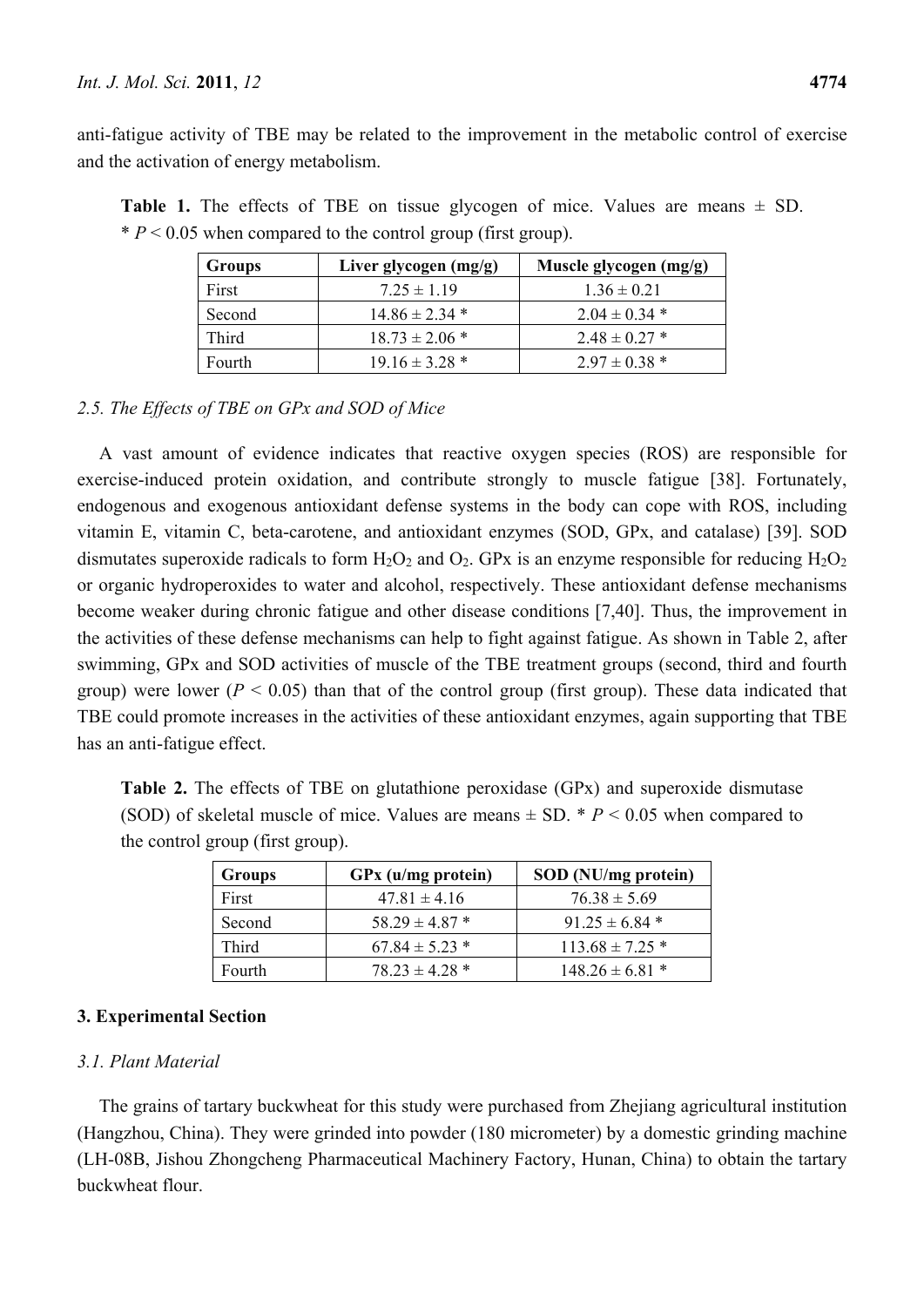#### *3.2. Chemicals and Reagents*

Standards of rutin were obtained from Sigma Co. (St. Louis, MO, USA). Assay kits for determination of blood lactic acid (BLA) were purchased from Beijing Leadman Biochemistry Technology Co. Ltd. (Beijing, China). Assay kits for determination of blood urea nitrogen (BUN), tissue glycogen, glutathione peroxidase (GPx), and superoxide dismutase (SOD) were purchased from Nanjing Jiancheng Biotechnology Institute (Nanjing, China). All other chemicals used were analytical grade.

#### *3.3. Preparation of Tartary Buckwheat Extracts*

Tartary buckwheat extracts (TBE) were prepared according to the method described by Cao *et al.* [15]. In brief, 10 g of tartary buckwheat flour was extracted by 200 mL ethanol-water (70:30, v/v) for 40 min using an ultrasonic generator (KQ2200E, Kunshan Ultrasonic Instrument Co. Ltd., Kunshan, China). The supernatant and the residues were separated by vacuum-filtration. The residues were extracted again with the above described method. The first and second extraction solutions were mixed and the solvent was evaporated in the case of vacuum with the rotatory evaporator and with temperature controlled at 40 °C, and the residues were frozen-dried and stored at 4 °C until use.

#### *3.4. Measuring the Contents of Flavonoids*

The contents of flavonoids were measured by means of UV-Vis spectrophotometry with chromogenic system of NaNO<sub>2</sub>-Al  $(NO<sub>3</sub>)<sub>3</sub>$ -NaOH [41–43]. In brief, 5 mL of buckwheat ethanolic extracts was mixed with 0.3 mL of NaNO<sub>2</sub> (5%) solution and then 0.3 mL of Al(NO<sub>3</sub>)<sub>3</sub> (10%) solution was added after 6 min. Next, exactly 4 mL of NaOH (1 mol/L) solution was added. The final mixture was shaken three times and the absorbance was measured at 510 nm. Rutin (50–500 mg/mL in 60 mL/100 mL ethanol) was used as a standard, giving a linear regression equation as follows: Absorbance = 0.1361 rutin (mg/mL) – 0.0738 ( $R^2$  = 0.9997). Flavonoids were expressed as rutin equivalents and the reaction mixture without rutin was used as the control.

#### *3.5. Animals and Care*

A total of ninety-six 3-month-old male Kunming mice  $(20 \pm 1.0 \text{ g})$  were obtained from the Experimental Animal Center of Zhejiang Province (Certificate No. 20061372). The mice were housed in conventional cages with free access to water and rodent chow at 20–22 °C with a 12-hour light-dark cycle for seven days to allow for acclimatization before the experiments were performed. The experimental protocol was approved by the Local Animal Care Committee at Yiwu Industrial & Commercial College. All the experimental procedures were carried out in accordance with the international guidelines for Care and use of laboratory animals.

#### *3.6. Grouping of Animal*

The mice were randomly divided into four groups, each consisting of 24 mice. The first group designated as control group (control) was administered with distilled water by gavage every day for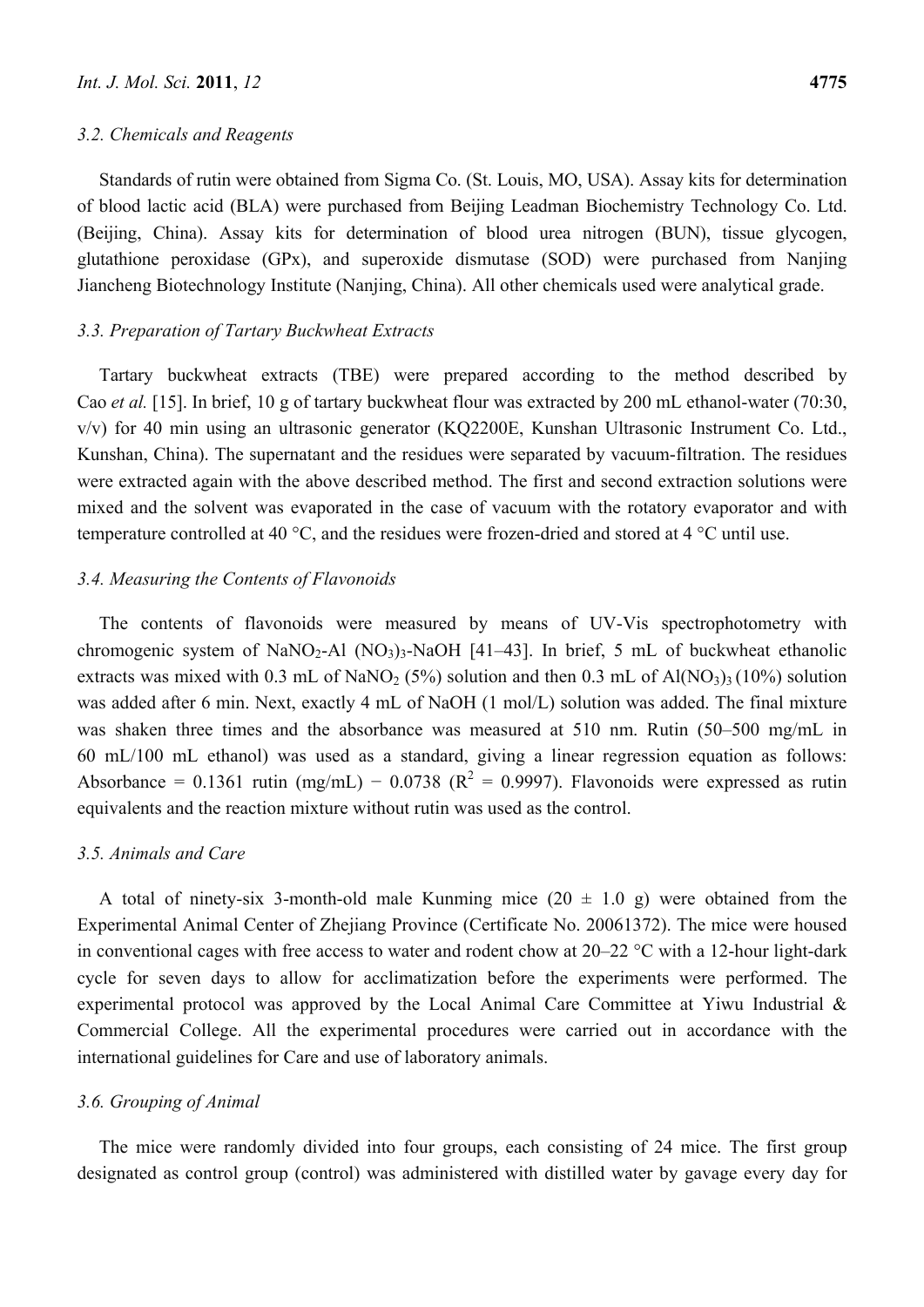28 days. The second, third and fourth group designated as BEE treatment groups were administered with BEE of 60, 120 and 240 mg/kg body weight, respectively, by gavage every day for 28 days.

#### *3.7. Exhaustive Swimming Test*

Exhaustive swimming test was employed in our study to evaluate the anti-fatigue effects of TBE. The procedure used was described previously [44–46]. The swimming test was carried out in an adjustable-current water pool (50 cm  $\times$  50 cm  $\times$  40 cm), filled with water to a depth of 30 cm and maintained at a temperature of  $25 \pm 1$  °C. The current in the pool was generated by circulating water with a pump, and the strength of the current was adjusted to 8 l/min with a water flow meter (type F45500, Blue White Co., Westminster, CA, USA). The water was agitated to keep the mice limbs moving. After the final treatment with TBE or distilled water, the mice were allowed to rest for 30 min. Then, eight mice were taken out from each group for the exhaustive swimming test. A lead block (5% of body weight) was loaded on the tail root of the mice and the swimming time to exhaustion was recorded. The mice were determined to be exhausted when they failed to rise to the surface to breathe after 7 s [47].

#### *3.8. Analysis of Biochemical Parameters*

After the final treatment with TBE or distilled water, the mice were allowed to rest for 30 min. Then, 16 mice were taken out from each group for the biochemical parameters analysis. The mice were forced to swim for 90 min without loads [48]. Immediately after swimming exercise, the mice were anesthetized with ether, and blood samples were collected in heparinized tubes by heart puncture for the determination of BLA and BUN. Liver and gastrocnemius muscle were quickly dissected out, frozen in liquid nitrogen, and kept at −70 °C until analysis for determination of tissue glycogen, GPx and SOD. Determination and method of operation were performed according to the recommended procedures provided by the kits.

#### *3.9. Statistical Analysis*

Data were analyzed using SPSS 13.0 version. The results were expressed as the mean  $\pm$  SD. The significance of the mean difference between the control group and each treatment group was determined by Student's *t*-test. The level of *P <* 0*.*05 was used as the criterion of statistical significance.

#### **4. Conclusions**

The results show that TBE had anti-fatigue properties, which extended the exhaustive swimming time of mice, effectively inhibited the increase of BLA, decreasing the level of BUN, increasing the tissue glycogen contents and the activities of antioxidant enzymes of mice. The putative mechanism of anti-fatigue activity of TBE is that it can delay the increase of BLA, increase tissue glycogen reserve after exercise, which will help increase aerobic and anaerobic exercise capacity. In addition, tartary buckwheat is abundant in flavonoids and TBE has higher antioxidant activities, which as exogenous antioxidants can promote or interact with endogenous antioxidants to form a cooperative network of cellular antioxidants. However, further study is needed to elucidate the exact mechanism of the effect of TBE on fatigue.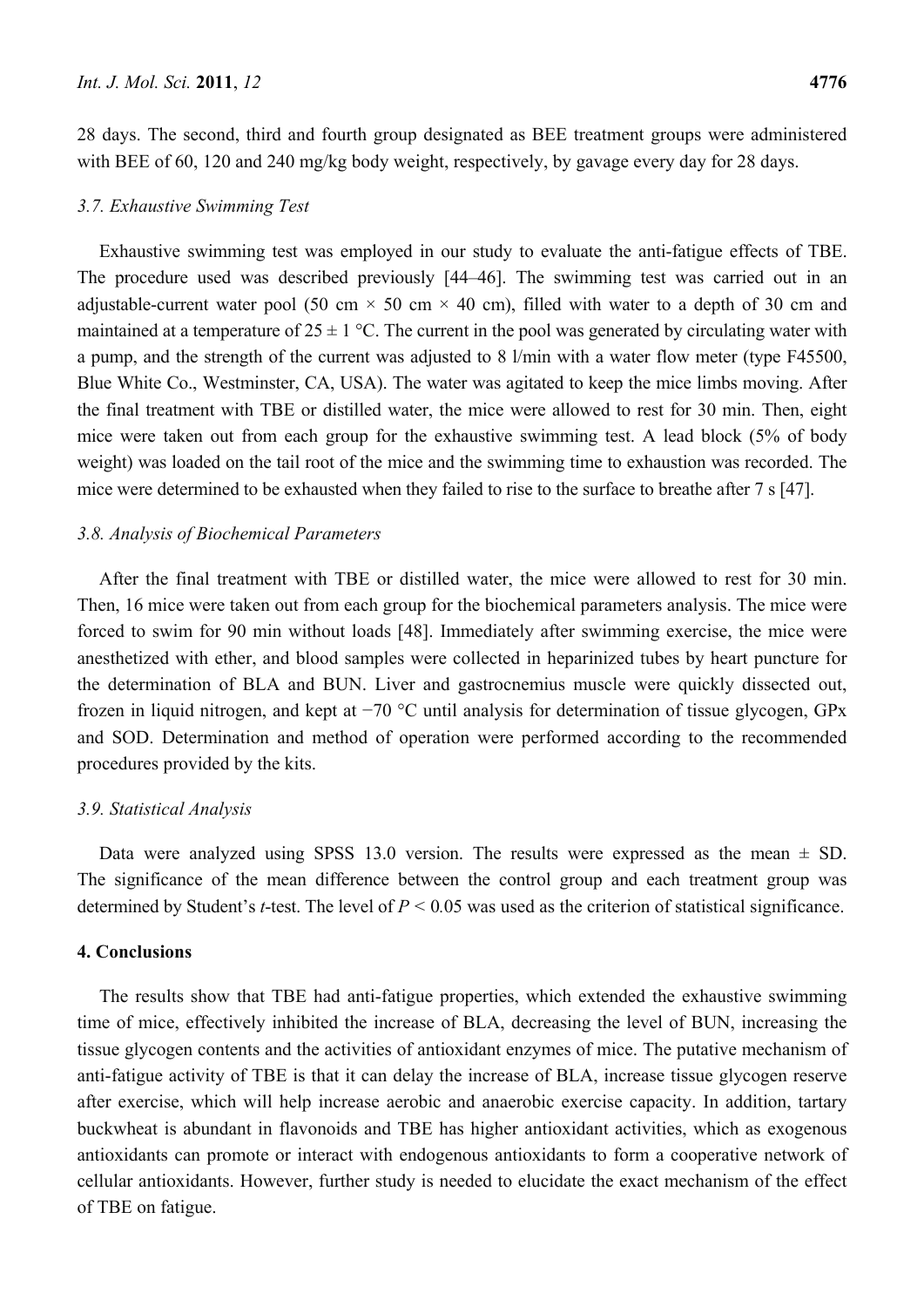# **References**

- 1. Huang, L.Z.; Huang, B.K.; Ye, Q.; Qin, L.P. Bioactivity-guided fractionation for anti-fatigue property of *Acanthopanax senticosus*. *J. Ethnopharmacol.* **2011**, *133*, 213–219.
- 2. Akazawa, K.H.; Cui, Y.; Tanaka, M.; Kataoka, Y.; Yoneda, Y.; Watanabe, Y. Mapping of regional brain activation in response to fatigue-load and recovery in rats with c-Fos immunohistochemistry. *Neurosci. Res.* **2010**, *66*, 372–379.
- 3. Chen, J.R.; Wang, T.J.; Huang, H.Y.; Chen, L.J.; Huang, Y.S.; Wang, Y.J.; Tseng, G.F. Fatigue reversibly reduced cortical and hippocampal dendritic spines concurrent with compromise of motor endurance and spatial memory. *Neuroscience* **2009**, *161*, 1104–1113.
- 4. Liu, W.; Liu, W.L.; Liu, C.M.; Liu, J.H.; Yang, S.B.; Zheng, H.J.; Lei, H.W.; Ruan, R.; Li, T.; Tu, Z.C.; *et al.* Medium-chain fatty acid nanoliposomes for easy energy supply. *Nutrition* **2011**, *27*, 700–706.
- 5. Tanaka, M.; Baba, Y.; Kataoka, Y.; Kinbara, N.; Sagesaka, Y.M.; Kakuda, T.; Watanabe, Y. Effects of (-)-epigallocatechin gallate in liver of an animal model of combined (physical and mental) fatigue. *Nutrition* **2008**, *24*, 599–603.
- 6. Jin, G.; Kataoka, Y.; Tanaka, M.; Mizuma, H.; Nozaki, S.; Tahara, T.; Mizuno, K.; Yamato, M.; Watanabe, Y. Changes in plasma and tissue amino acid levels in an animal model of complex fatigue. *Nutrition* **2009**, *25*, 597–607.
- 7. You, L.J.; Zhao, M.M.; Regenstein, J.M.; Ren, J.Y. *In vitro* antioxidant activity and *in vivo* anti-fatigue effect of loach (*Misgurnus anguillicaudatus*) peptides prepared by papain digestion. *Food Chem.* **2011**, *124*, 188–194.
- 8. Wang, L.; Zhang, H.L.; Lu, R.; Zhou, Y.J.; Ma, R.; Lv, J.Q.; Li, X.L.; Chen, L.J.; Yao, Z. The decapeptide CMS001 enhances swimming endurance in mice. *Peptides* **2008**, *29*, 1176–1182.
- 9. Huang, S.C.; Lee, F.T.; Kuo, T.Y.; Yang, J.H.; Chien, C.T. Attenuation of long-term *Rhodiola rosea* supplementation on exhaustive swimming-evoked oxidative stress in the rat tissues. *Chin. J. Physiol.* **2009**, *52*, 316–324.
- 10. Powers, S.K.; DeRuisseau, K.C.; Quindry, J.; Hamilton, K.L. Dietary antioxidants and exercise. *J. Sports Sci.* **2004**, *22*, 81–94.
- 11. Abbey, E.L.; Rankin, J.W. Effect of quercetin supplementation on repeated-sprint performance, xanthine oxidase activity, and inflammation. *Int. J. Sport Nutr. Exerc. Metab.* **2011**, *21*, 91–96.
- 12. König, D.; Wagner, K.H.; Elmadfa, I.; Berg, A. Exercise and oxidative stress: Significance of antioxidants with reference to inflammatory, muscular, and systemic stress. *Exerc. Immunol. Rev.*  **2001**, *7*, 108–133.
- 13. Kim, K.M.; Yu, K.W.; Kang, D.H.; Koh, J.H.; Hong, B.S.; Suh, H.J. Anti-stress and anti-fatigue effects of fermented rice bran. *Biosci. Biotechnol. Biochem.* **2001**, *65*, 2294–2296.
- 14. Ikeda, K. Buckwheat: Composition, chemistry, and processing. *Adv. Food Nutr. Res.* **2002**, *44*, 395–434.
- 15. Cao, W.; Chen, W.J.; Suo, Z.R.; Yao, Y.P. Protective effects of ethanolic extracts of buckwheat groats on DNA damage caused by hydroxyl radicals. *Food Res. Inter.* **2008**, *41*, 924–929.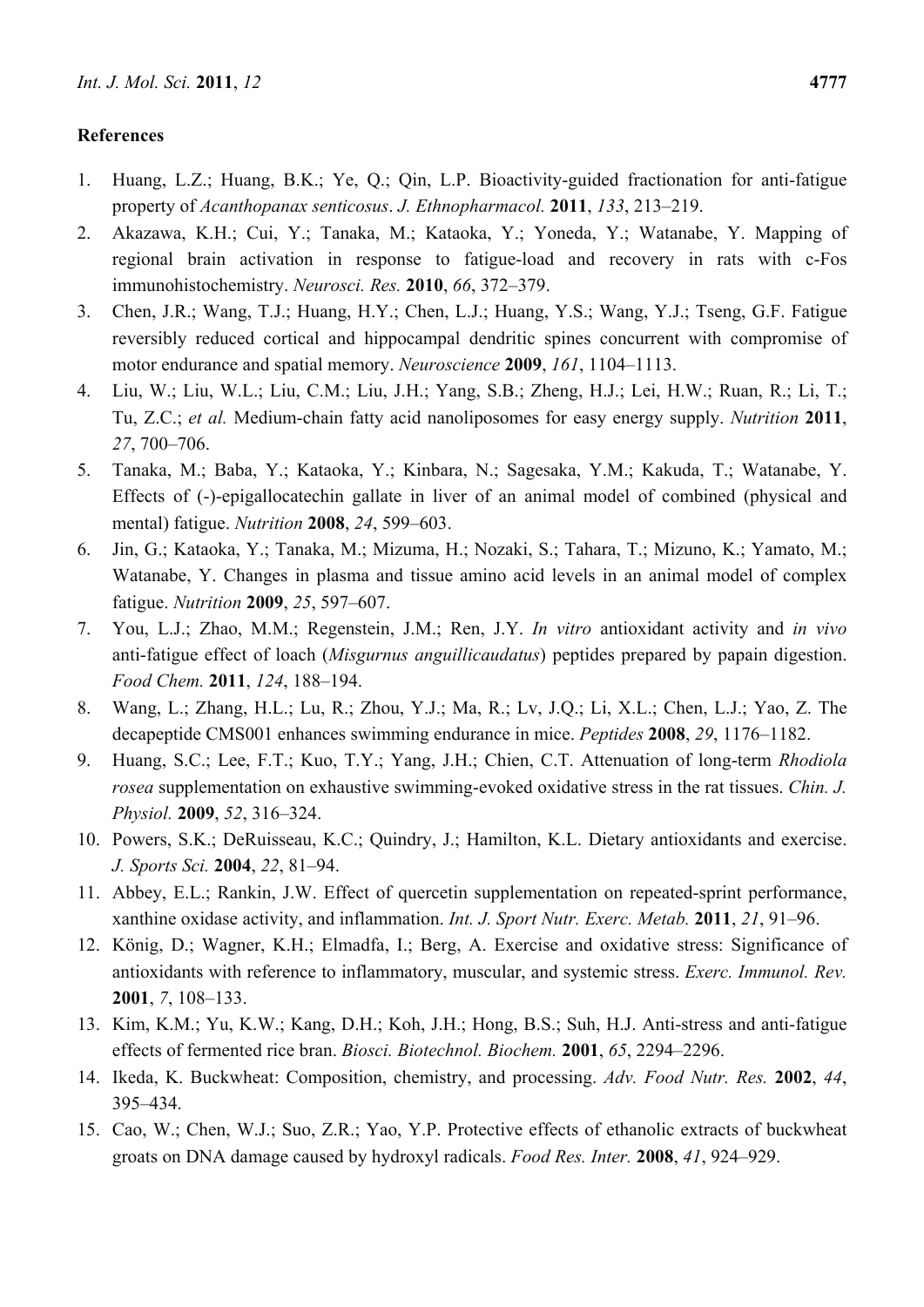- 16. Bonafaccia, G.; Gambelli, L.; Fabjan, N.; Kreft, I. Trace elements in flour and bran from common and tartary buckwheat. *Food Chem.* **2003**, *83*, 1–5.
- 17. Guo, X.N.; Yao, H.Y.; Chen, Z. Effect of heat, rutin and disulfide bond reduction on *in vitro* pepsin digestibility of Chinese tartary buckwheat protein fractions. *Food Chem.* **2007**, *102*, 118–122.
- 18. Liu, C.L.; Chen, Y.S.; Yang, J.H.; Chiang, B.H. Antioxidant activity of tartary (*Fagopyrum tataricum* (L.) Gaertn.) and common (*Fagopyrum esculentum moench*) buckwheat sprouts. *J. Agric. Food Chem.* **2008**, *56*, 173–178.
- 19. Gu, Y. Processing technology for non-staple cereals-buckwheat processing. *Cereal Feed Ind.*  **1999**, *7*, 19–26.
- 20. Li, D.; Xiao, G.; Ding, X. Study on antioxidant effect of tartary buckwheat flavonoids. *J. Wuxi Univ. Light Ind.* **2001**, *20*, 44–47.
- 21. Tomotake, H.; Yamamoto, N.; Yanaka, N.; Ohinata, H.; Yamazaki, R.; Kayashita, J. High protein buckwheat flour suppresses hypercholesterolemia in rats and gallstone formation in mice by hypercholesterolemic diet and body fat in rats because of its low protein digestibility. *Nutrition*  **2006**, *22*, 166–173.
- 22. Yao, Y.; Shan, F.; Bian, J.; Chen, F.; Wang, M.; Ren, G. D-chiro-inositol-enriched tartary buckwheat bran extract lowers the blood glucose level in KK-Ay mice. *J. Agric. Food Chem.*  **2008**, *56*, 10027–10031.
- 23. Wang, M.; Liu, J.R.; Gao, J.M.; Parry, J.W.; Wei, Y.M. Antioxidant activity of Tartary buckwheat bran extract and its effect on the lipid profile of hyperlipidemic rats. *J. Agric. Food Chem.* **2009**, *57*, 5106–5112.
- 24. Ushida, Y.; Matsui, T.; Tanaka, M.; Matsumoto, K.; Hosoyama, H.; Mitomi, A.; Sagesaka, Y.; Kakuda, T. Endothelium-dependent vasorelaxation effect of rutin-free tartary buckwheat extract in isolated rat thoracic aorta. *J. Nutr. Biochem.* **2008**, *19*, 700–707.
- 25. Fujital, K.; Inoue, N.; Yang, Z.F.; Hagiwara, S.J.; Hagiwara, M. Varietal differences of antioxidant activity in tartary buckwheat flour as evaluated by chemiluminescence. *Fagopyrum.*  **2003**, *20*, 47–52.
- 26. Fabjan, N.; Rode, J.; Kosir, I.J.; Wang, Z.; Zhang, Z.; Kreft, I. Tartary buckwheat (*Fagopyrum tataricum* Gaertn.) as a source of dietary rutin and quercitrin. *J. Agric. Food Chem.* **2003**, *51*, 6452–6455.
- 27. Belluardo, N.; Westerblad, H.; Mudo, G.; Casabona, A.; Bruton, J.; Caniglia, G.; Pastoris, O.; Grassi, F.; Ibanez, C.F. Neuromuscular junction disassembly and muscle fatigue in mice lacking neurotrophin-4. *Mol. Cell. Neurosci.* **2001**, *18*, 56–67.
- 28. Tanaka, M.; Nakamura, F.; Mizokawa, S.; Matsumura, A.; Nozaki, S.; Watanabe, Y. Establishment and assessment of a rat model of fatigue. *Neurosci. Lett.* **2003**, *352*, 159–162.
- 29. Wei, W.; Zheng, L.Y.; Yu, M.Y.; Jiang, N.; Yang, Z.R.; Luo, X. Anti-fatigue activity of extract form the submerged fermentation of *Ganoderma Lucidum* using *Radix astragali* as substrate. *J. Anim. Plant Sci.* **2010**, *3*, 677–684.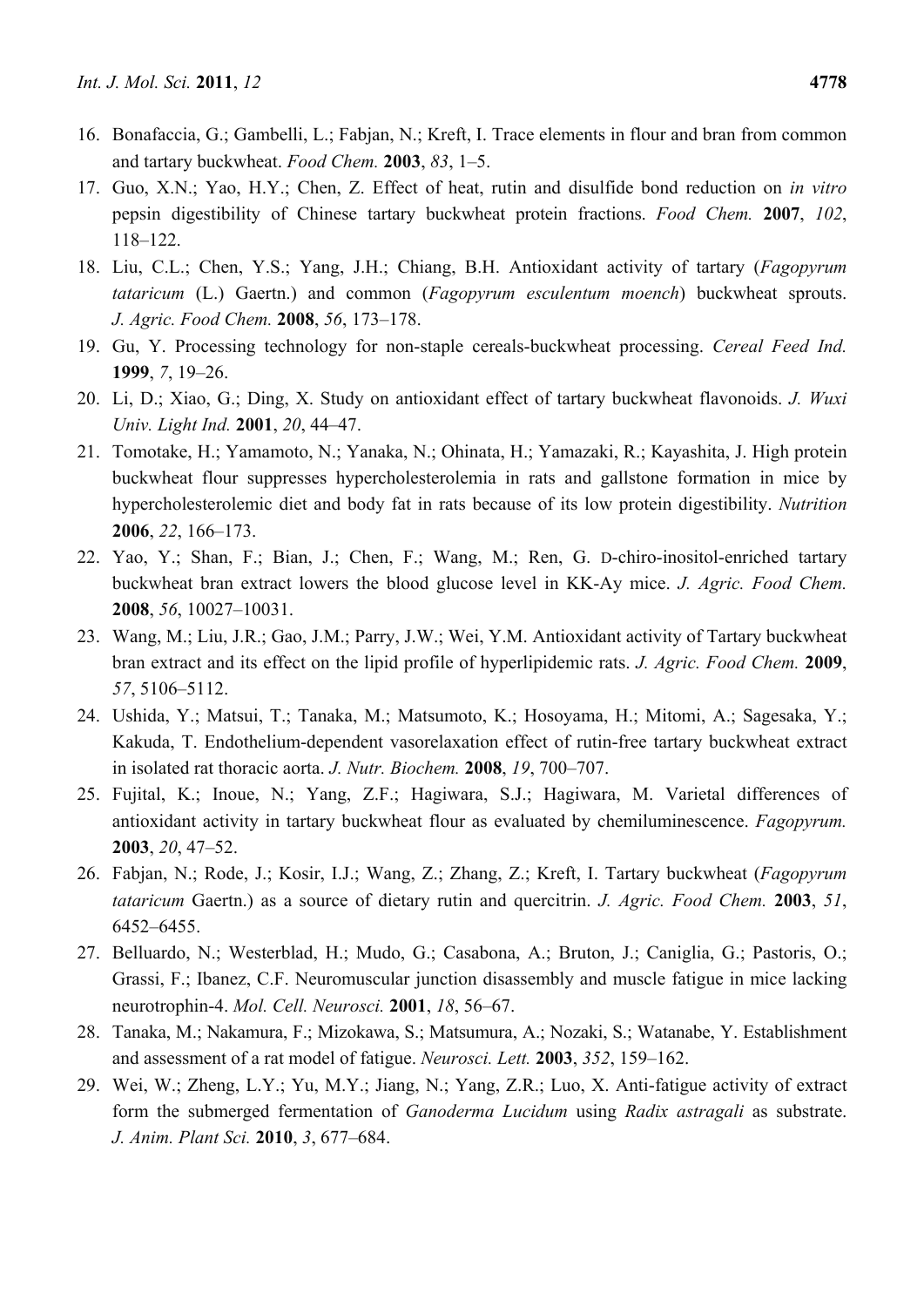- 30. Cairns, S.P. Lactic acid and exercise performance: Culprit or friend? *Sports Med.* **2006**, *36*, 279–291.
- 31. Yao, L.Q.; Li, F.L. *Lycium barbarum* polysaccharides ameliorates physical fatigue. *Afr. J. Agric. Res.* **2010**, *5*, 2153–2157.
- 32. Wang, L.; Zhang, H.L.; Lu, R.; Zhou, Y.J.; Ma, R.; Lv, J.Q.; Li, X.L.; Chen, L.J.; Yao, Z. The decapeptide CMS001 enhances swimming endurance in mice. *Peptides* **2008**, *29*, 1176–1182.
- 33. Zhang, Y.; Yao, X.; Bao, B.; Zhang, Y. Anti-fatigue activity of a triterpenoid-rich extract from Chinese bamboo shavings (*Caulis bamfusae* in Taeniam). *Phytother Res.* **2006**, *20*, 872–876.
- 34. Ding, J.F.; Li, Y.Y.; Xu, J.J.; Su, X.R.; Gao, X.; Yue, F.P. Study on effect of jellyfish collagen hydrolysate on anti-fatigue and anti-oxidation. *Food Hydrocol.* **2011**, *25*, 1350–1353.
- 35. Favier, R.J.; Koubi, H.E. Metabolic and structural adaptations to exercise in chronic intermittent fasted rats. *Am. J. Physiol.* **1988**, *254*, 877–884.
- 36. Jung, K.; Kim, I.H.; Han, D. Effect of medicinal plant extracts on forced swimming capacity in mice. *J. Ethnopharmacol.* **2004**, *93*, 75–81.
- 37. Shang, H.; Cao, S.; Wang, J.; Zheng, H.; Putheti, R. Glabridin from Chinese herb licorice inhibits fatigue in mice. *Afr. J. Tradit. Complement. Altern. Med.* **2009**, *7*, 17–23.
- 38. Powers, S.K.; DeRuisseau, K.C.; Quindry, J.; Hamilton, K.L. Dietary antioxidants and exercise. *J. Sports Sci.* **2004**, *22*, 81–94.
- 39. Chen, C.Y.; Holtzman, G.I.; Bakhit, R.M. High-genistin isoflavone supplementation modulated erythrocyte antioxidant enzymes and increased running endurance in rats undergoing one session of exhausting exercise—A pilot study. *Pak. J. Nutr.* **2004**, *1*, 1–7.
- 40. Powers, S.; Lennon, S.L. Analysis of cellular responses to free radicals: Focus on exercise and skeletal muscle. *Proc. Nutr. Soc.* **1999**, *58*, 1025–1033.
- 41. Zhang, M.; Chen, H.X.; Li, J.L.; Pei, Y.; Liang, Y. Antioxidant properties of tartary buckwheat extracts as affected by different thermal processing methods. *LWT Food Sci. Technol.* **2010**, *43*, 181–185.
- 42. Zhu, H.B.; Wang, Y.Z.; Liu, Y.X.; Xia, Y.L. Analysis of flavonoids in *Portulaca oleracea* L. by UV-Vis spectrophotometry with comparative study on different extraction technologies. *Food Anal. Method.* **2010**, *3*, 90–97.
- 43. Xu, Y.Q.; Zhang, R.; Fu, H. Optimal process to extract flavonoids from red-raspberry studies on the optimal process to extract flavonoids from red-raspberry fruits. *Nat. Sci.* **2005**, *3*, 43–45.
- 44. Chen, Y.; Kong, L.D.; Xia, X.; Kung, H.F.; Zhang, L. Behavioral and biochemical studies of total furocoumarins from seeds of *Psoralea corylifolia* in the forced swimming test in mice. *J. Ethnopharmacol.* **2005**, *96*, 451–459.
- 45. Wu, J.L.; Wu, Q.P.; Huang, J.M.; Chen, R.; Cai, M.; Tan, J.B. Effects of L-malate on physical stamina and activities of enzymes related to the malate-aspartate shuttle in liver of mice. *Physiol. Res.* **2007**, *56*, 213–220.
- 46. Wang, Z.B.; Yan, B. *Gastrodia elata* Blume extract ameliorates exercise induced fatigue. *Afr. J. Biotechnol.* **2010**, *9*, 5978–5982.
- 47. Jung, K.A.; Han, D.; Kwon, E.K.; Lee, C.H.; Kim, Y.E. Antifatigue effect of *Rubus coreanus* Miquel extract in mice. *J. Med. Food* **2007**, *10*, 689–693.